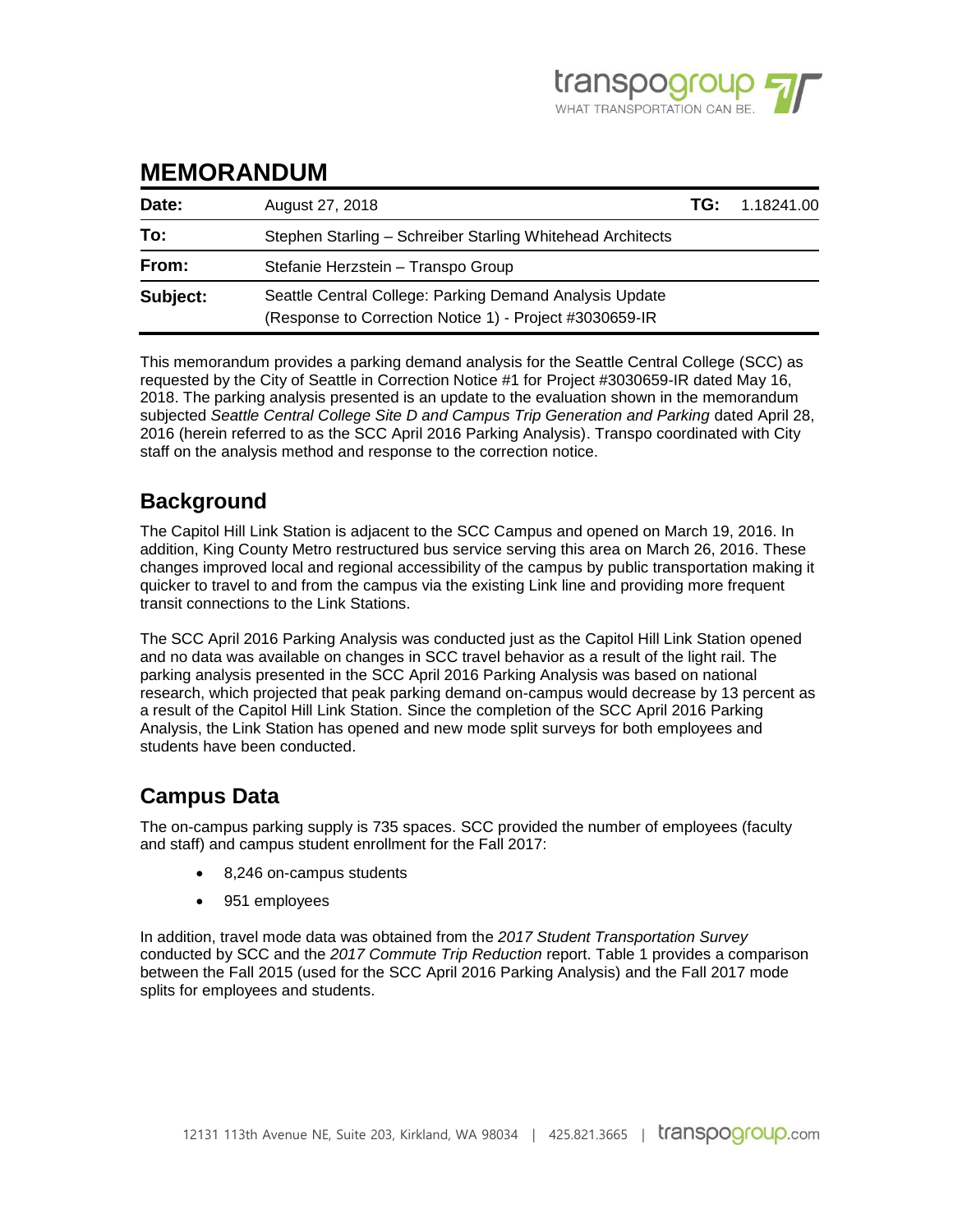| Comparison of 2015 and 2017 SCC Mode Splits<br>Table 1. |                       |         |           |                         |           |                          |  |
|---------------------------------------------------------|-----------------------|---------|-----------|-------------------------|-----------|--------------------------|--|
|                                                         | Employes <sup>1</sup> |         |           | Students <sup>2,3</sup> |           |                          |  |
| <b>Mode of Travel</b>                                   | 2015                  | 2017    |           | 2015                    | 2017      |                          |  |
| Drive Alone/Motorcycle                                  | 34.4%                 | 33.9%   | $-0.5%$   | 19%                     | 13.7%     | $-5.3%$                  |  |
| Carpool/Vanpool                                         | <u>12.8%</u>          | 9.3%    | $-3.5%$   | <u>4.9%</u>             | 4.0%      | $-0.9%$                  |  |
| <b>Total Auto</b>                                       | 47.2%                 | 43.2%   | $-4.0%$   | 23.9%                   | 17.7%     | -6.2%                    |  |
| Multi-Modal (i.e., bus/bike, bike/rail, etc.)           | NA.                   | NA.     | <b>NA</b> | <b>NA</b>               | 36.0%     | $+36.0%$                 |  |
| <b>Bus</b>                                              | 35.9%                 | 31.6%   | $-4.3%$   | 46.5%                   | 13.7%     | $-32.8%$                 |  |
| Rail                                                    | 4.3%                  | 12.3%   | $+8.0%$   | 0.5%                    | 19.8%     | $+19.3%$                 |  |
| <b>Bike</b>                                             | 2.6%                  | 1.9%    | $-0.7%$   | 4.7%                    | 2.0%      | $-2.7%$                  |  |
| Walk                                                    | 9.1%                  | 7.2%    | $-1.9%$   | 22.7%                   | 8.9%      | $-13.8%$                 |  |
| <b>Telework</b>                                         | 0.5%                  | 1.0%    | $+0.5%$   | <b>NA</b>               | <b>NA</b> |                          |  |
| Ferry (car/van/bus)                                     | 0.0%                  | 0.5%    | $+0.5%$   | <b>NA</b>               | <b>NA</b> | $\overline{\phantom{0}}$ |  |
| Ferry (walk on)                                         | 0.0%                  | 1.1%    | $+1.1%$   | 1.2%                    | 1.9%      | $+0.70%$                 |  |
| Other                                                   | $0.4\%$               | $1.2\%$ | $+1.0%$   | 0.5%                    | NA.       | $-0.5%$                  |  |
| <b>Total Non-Auto</b>                                   | 52.8%                 | 56.8%   | $+4.0%$   | 76.1%                   | 82.3%     | +6.2%                    |  |

NA = Not applicable, this category was not a choice in the survey.

1. 2015 and 2017 Seattle Central College Commute Trip Reduction Survey. 2015 numbers were rounded to total 100%.<br>2. The 2015 mode splits are from 2014 Puget Sound Colleges Survey conducted by the Puget Sound Regional Counc

2. The 2015 mode splits are from *2014 Puget Sound Colleges Survey* conducted by the Puget Sound Regional Council and the 2017 data is from the *2017 Student Transportation Survey* conducted by Seattle Central College.

3. Student results do not include online only students as the student enrollment numbers being used are for on-campus students only.

As shown in the table, between 2015 and 2017 both employee and student travel by auto decreased and the travel by non-auto modes (bus, rail, bike, etc.) increased by approximately 4 to 6 percent.

### **Parking Analysis**

The SCC parking demand was calculated using the same methodology as presented in the SCC April 2016 Parking Analysis. The analysis was updated to reflect the current number of employees, student population and mode splits for 2017. Vehicle trip ends at SCC over a 24-hour period were calculated based on the 2017 employees, students and mode splits then hourly parking utilization calculated based on estimated vehicle arrivals and departures from campus. The arrival and departure patterns are assumed to be similar to 2015 conditions<sup>1</sup>. The resulting 2017 parking utilization by hour is shown in Figure 1 with more detail provided in Table 2.

l

<sup>1</sup> Updated data was not available for arrival and departure patterns for this analysis and could not be collected since summer class schedules and SCC operations are different from the typical fall/spring schedules. There have not been major changes in class schedule and SCC operations between 2015 and 2017; therefore, arrival and departure patterns are assumed to be the similar.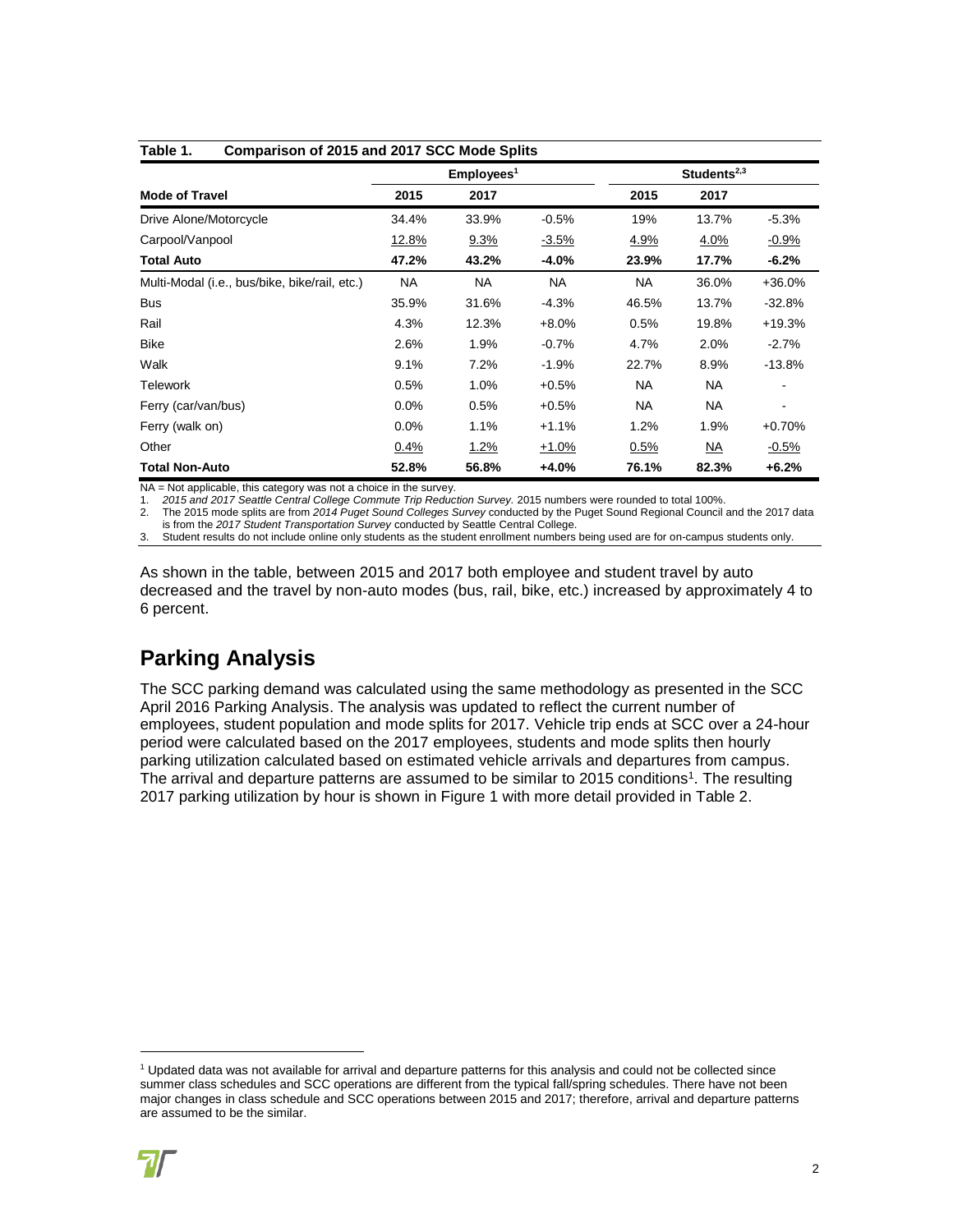

**Figure 1. SCC Hourly Weekday On-Campus Parking Utilization – Fall 2017**

| Table 2.         | Weekday Hourly Parking Utilization - Fall 2017 |                       |                         |                    |  |
|------------------|------------------------------------------------|-----------------------|-------------------------|--------------------|--|
| <b>Time</b>      | <b>Parked Vehicles</b>                         | Capacity <sup>1</sup> | <b>Spaces Available</b> | <b>Utilization</b> |  |
| 7 AM             | 76                                             | 735                   | 659                     | 10.3%              |  |
| 8 AM             | 293                                            | 735                   | 442                     | 39.8%              |  |
| 9 AM             | 551                                            | 735                   | 184                     | 75.0%              |  |
| <b>10 AM</b>     | 643                                            | 735                   | 92                      | 87.4%              |  |
| <b>11 AM</b>     | 643                                            | 735                   | 92                      | 87.4%              |  |
| Noon             | 643                                            | 735                   | 92                      | 87.4%              |  |
| 1 PM             | 613                                            | 735                   | 122                     | 83.4%              |  |
| 2 PM             | 548                                            | 735                   | 187                     | 74.5%              |  |
| 3 PM             | 486                                            | 735                   | 249                     | 66.1%              |  |
| 4 PM             | 472                                            | 735                   | 263                     | 64.2%              |  |
| 5 PM             | 452                                            | 735                   | 283                     | 61.5%              |  |
| 6 PM             | 429                                            | 735                   | 306                     | 58.4%              |  |
| 7 PM             | 429                                            | 735                   | 306                     | 58.4%              |  |
| 8 PM             | 422                                            | 735                   | 313                     | 57.4%              |  |
| 9 PM             | 305                                            | 735                   | 430                     | 41.4%              |  |
| 10 PM            | 123                                            | 735                   | 612                     | 16.8%              |  |
| <b>Peak Hour</b> | 643                                            | 735                   | 92                      | 87.4%              |  |

1. Capacity refers to on-campus parking supply.

As demonstrated in the table and figure, the peak parking demand for SCC is 643 vehicles with a parking utilization of approximately 87 percent. This demand is accommodated within the 735 parking stalls on-campus.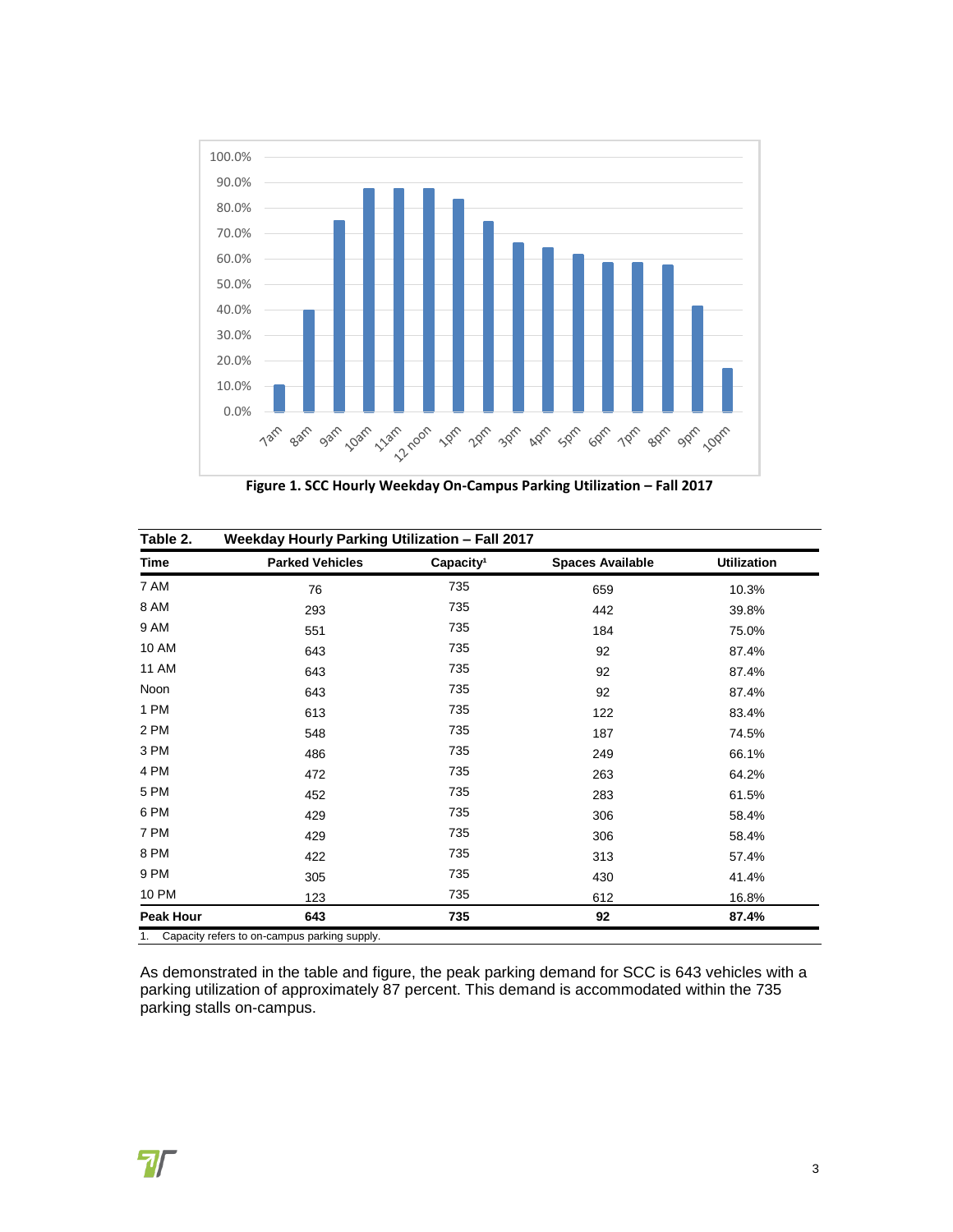## **Comparison to Previous Analysis**

The updated parking analysis presented above is compared to the SCC April 2016 Parking Analysis completed for the 2016 Post Link forecast on Figure 2 and in Table 3.



**Figure 2. SCC Hourly Weekday On-Campus Parking Utilization Comparison of Forecasted 2016 and Current 2017** 

| Table 3.         |                                      |                                   | <b>Comparison of Weekday Hourly Parking Utilization</b> |                           |                                   |                    |  |
|------------------|--------------------------------------|-----------------------------------|---------------------------------------------------------|---------------------------|-----------------------------------|--------------------|--|
| <b>Time</b>      | 2016 Post Link Forecast <sup>1</sup> |                                   |                                                         | 2017 Post Link            |                                   |                    |  |
|                  | <b>Parked</b><br><b>Vehicles</b>     | <b>Spaces</b><br><b>Available</b> | <b>Utilization</b>                                      | Parked<br><b>Vehicles</b> | <b>Spaces</b><br><b>Available</b> | <b>Utilization</b> |  |
| 7 AM             | 71                                   | 664                               | 9.6%                                                    | 76                        | 659                               | 10.3%              |  |
| 8 AM             | 273                                  | 462                               | 37.1%                                                   | 293                       | 442                               | 39.8%              |  |
| 9 AM             | 514                                  | 221                               | 69.9%                                                   | 551                       | 184                               | 75.0%              |  |
| <b>10 AM</b>     | 600                                  | 135                               | 81.6%                                                   | 643                       | 92                                | 87.4%              |  |
| <b>11 AM</b>     | 600                                  | 135                               | 81.7%                                                   | 643                       | 92                                | 87.4%              |  |
| Noon             | 601                                  | 134                               | 81.7%                                                   | 643                       | 92                                | 87.4%              |  |
| 1 PM             | 574                                  | 161                               | 78.1%                                                   | 613                       | 122                               | 83.4%              |  |
| 2 PM             | 513                                  | 222                               | 69.9%                                                   | 548                       | 187                               | 74.5%              |  |
| 3 PM             | 457                                  | 278                               | 62.1%                                                   | 486                       | 249                               | 66.1%              |  |
| 4 PM             | 445                                  | 290                               | 60.5%                                                   | 472                       | 263                               | 64.2%              |  |
| 5 PM             | 428                                  | 307                               | 58.2%                                                   | 452                       | 283                               | 61.5%              |  |
| 6 PM             | 407                                  | 328                               | 55.3%                                                   | 429                       | 306                               | 58.4%              |  |
| 7 PM             | 407                                  | 328                               | 55.4%                                                   | 429                       | 306                               | 58.4%              |  |
| 8 PM             | 401                                  | 334                               | 54.6%                                                   | 422                       | 313                               | 57.4%              |  |
| 9 PM             | 293                                  | 442                               | 39.8%                                                   | 305                       | 430                               | 41.4%              |  |
| <b>10 PM</b>     | 125                                  | 610                               | 17.0%                                                   | 123                       | 612                               | 16.8%              |  |
| <b>Peak Hour</b> | 601                                  | 134                               | 81.7%                                                   | 643                       | 92                                | 87.4%              |  |